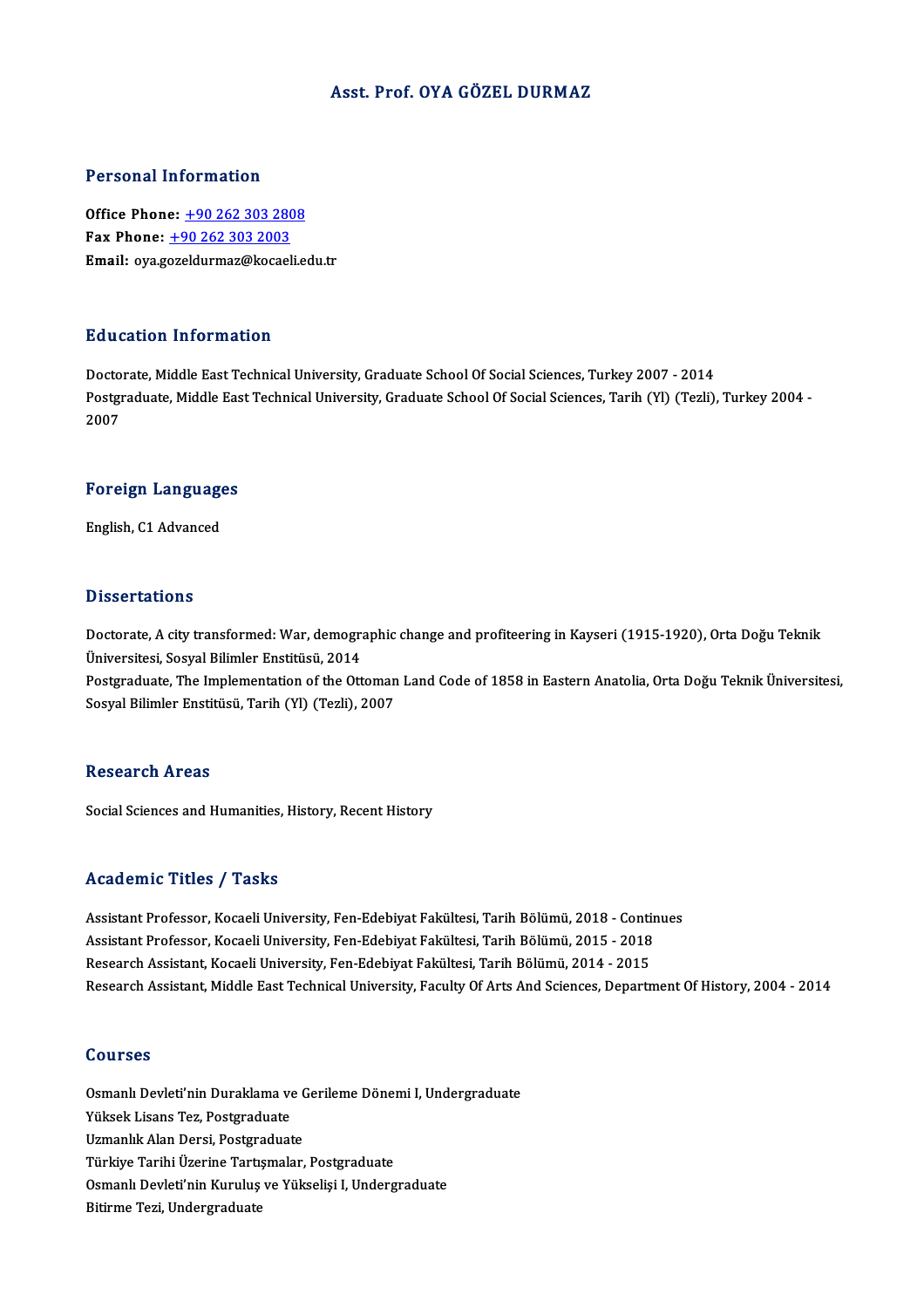Seminer I, Postgraduate Tarihsel Sosyoloji Okumaları, Postgraduate Osmanlı Sosyo Ekonomi Tarihi I, Undergraduate Tarihsel Sosyoloji Okumaları, Postgraduate<br>Osmanlı Sosyo Ekonomi Tarihi I, Undergraduate<br>Osmanlı Devleti'nin Kuruluş ve Yükselişi II, Undergraduate<br>Osmanlı Devleti'nin Duraklama ve Carilama Dönami II, Und Osmanlı Sosyo Ekonomi Tarihi I, Undergraduate<br>Osmanlı Devleti'nin Kuruluş ve Yükselişi II, Undergraduate<br>Osmanlı Devleti'nin Duraklama ve Gerileme Dönemi II, Undergraduate<br>Yakıncağ Avruna Tarihi Undergraduate Osmanlı Devleti'nin Kuruluş ve Yükselişi<br>Osmanlı Devleti'nin Duraklama ve Gerile<br>Yakınçağ Avrupa Tarihi, Undergraduate<br>Yakınçağ Tarihinin Kaymakları II. Bostara Osmanlı Devleti'nin Duraklama ve Gerileme Dö<br>Yakınçağ Avrupa Tarihi, Undergraduate<br>Yakınçağ Tarihinin Kaynakları II, Postgraduate<br>Tanlumsal Sarumluluk Broissi (ÜSD), Undergra Yakınçağ Avrupa Tarihi, Undergraduate<br>Yakınçağ Tarihinin Kaynakları II, Postgraduate<br>Toplumsal Sorumluluk Projesi (ÜSD), Undergraduate

### Articles Published in Journals That Entered SCI, SSCI and AHCI Indexes

- rticles Published in Journals That Entered SCI, SSCI and AHCI Indexes<br>I. Food Safety in the Ottoman Empire: The Problem of Adulterated Olive Oil in the Context of Public<br>Heelth and International Trade Health and International Employment and International Trade<br>Health and International Trade Food Safety in th<br>Health and Intern<br>GÖZEL DURMAZ 0.<br>OSMANLLABASTIR Health and International Trade<br>GÖZEL DURMAZ 0.<br>OSMANLI ARASTIRMALARI-THE JOURNAL OF OTTOMAN STUDIES, no.54, pp.277-305, 2019 (Journal Indexed in GÖZEL<br>OSMAN<br>AHCI)<br>The D OSMANLI ARASTIRMALARI-THE JOURNAL OF OTTOMAN STUDIES, no.54, pp.277-305, 2019 (Journal Indexed in<br>AHCI)<br>II. The Distribution of the Armenian Abandoned Properties in an Ottoman Locality: Kayseri (1915-18)<br>CÖZEL DUPMAZ O
- AHCI)<br>The Distribution<br>GÖZEL DURMAZ O.<br>MIDDLE EASTEPN The Distribution of the Armenian Abandoned Properties in an Ottoman Loc<br>GÖZEL DURMAZ 0.<br>MIDDLE EASTERN STUDIES, vol.51, no.5, pp.838-853, 2015 (Journal Indexed in SSCI)

MIDDLE EASTERN STUDIES, vol.51, no.5, pp.838-853, 2015 (Journal Indexed in SSCI)<br>Articles Published in Other Journals

- IT ERRIHLI İSPIRTOLAR KANUNUNUN KISA HİKÂYESİ: OSMANLI'DA ÜRETİCİ-DEVLET İLİŞKİLERİ<br>I. 1909 TARİHLİ İSPİRTOLAR KANUNUNUN KISA HİKÂYESİ: OSMANLI'DA ÜRETİCİ-DEVLET İLİŞKİLERİ<br>VE İKTİSADİ PAĞIMLILIK SORUNU ÜZERİNE RİR İNCELEM SEET ÜBIRINGI IN OLIET JOUTNUR<br>1909 TARİHLİ İSPİRTOLAR KANUNUNUN KISA HİKÂYESİ: OS<br>VE İKTİSADİ BAĞIMLILIK SORUNU ÜZERİNE BİR İNCELEME 1909 TARİHLİ<br>VE İKTİSADİ B.<br>Gözel Durmaz O.<br>PELCİ DERCİSİ A VE İKTİSADİ BAĞIMLILIK SORUNU ÜZERİNE BİR İNCELEME<br>Gözel Durmaz O.<br>BELGİ DERGİSİ, no.21, pp.445-457, 2021 (National Refreed University Journal) Gözel Durmaz 0.<br>BELGİ DERGİSİ, no.21, pp.445-457, 2021 (National Refreed University Journal)<br>II. 1908 Sonrası Dinde Reformun Bir Adımı Olarak Türkçe Hutbe Tartışmaları<br>CÖZEL DUPMAZ 0.
- BELGI DERGISI, no.<br>1908 Sonrası Din<br>GÖZEL DURMAZ O.<br>ERRİERC İNSAN BU 1908 Sonrası Dinde Reformun Bir Adımı Olarak Türkçe Hutbe Tartışmaları<br>GÖZEL DURMAZ O.<br>KEBİKEÇ İNSAN BİLİMLERİ İÇİN KAYNAK ARAŞTIRMALARI DERGİSİ, no.43, pp.125-138, 2017 (Refereed Journals<br>of Other Institutione) GÖZEL DURMAZ O.<br>KEBİKEÇ İNSAN BİLİN<br>of Other Institutions)<br>Cari Dönüs ve Erm KEBİKEÇ İNSAN BİLİMLERİ İÇİN KAYNAK ARAŞTIRMALARI DERGİSİ, no.43, pp.125<br>of Other Institutions)<br>III. Geri Dönüş ve Ermeni Emval-i Metrukesinin İadesi: Kayseri (1918-1920)<br>GÖZEL DUPMAZ O
- of Other Institution<br>Geri Dönüş ve Er<br>GÖZEL DURMAZ O.<br>Prokaja ne 20 nn 1 Geri Dönüş ve Ermeni Emval-i Metrukesinin İadesi: Kayseri (<br>GÖZEL DURMAZ 0.<br>Praksis, no.39, pp.145-171, 2015 (Other Refereed National Journals)<br>Voni Bir Demografik Hareketlilik Dönemi Olarek Biringi Düny
- GÖZEL DURMAZ O.<br>Praksis, no.39, pp.145-171, 2015 (Other Refereed National Journals)<br>IV. Yeni Bir Demografik Hareketlilik Dönemi Olarak Birinci Dünya Savaşı'nın Sonu: Kayseri 1918-1920<br>GÖZEL DURMAZ O. Praksis, no.39, pp.1<br>Yeni Bir Demogra<br>GÖZEL DURMAZ O.<br>Mülkive Dergisi vel Yeni Bir Demografik Hareketlilik Dönemi Olarak Birinci Dünya Savaşı'nın S<br>GÖZEL DURMAZ 0.<br>Mülkiye Dergisi, vol.39, no.1, pp.9-36, 2015 (Refereed Journals of Other Institutions)<br>Tehsir ve Ermani Nüfusu Tartısmasına Bir Katl GÖZEL DURMAZ O.<br>Mülkiye Dergisi, vol.39, no.1, pp.9-36, 2015 (Refereed Journals of Other Instituti<br>V. Tehcir ve Ermeni Nüfusu Tartışmasına Bir Katkı Kayseri Sancağı 1915

Mülkiye Dergisi, vol.39, no.1, pp.9-36, 2015 (Refereed Journals of Other Institutions)

- Kebikeç İnsan Bilimleri İçin Kaynak Araştırmaları Dergisi, no.38, pp.107-131, 2014 (Refereed Journals of Other<br>Institutions) GÖZEL DURMAZ O Kebikeç İnsan Bilimleri İçin Kaynak Araştırmaları Dergisi, no.38, pp.107-13<br>Institutions)<br>VI. Tehcir ve Ermeni Nüfusu Tartışmasına Bir Katkı: Kayseri Sancağı<br>GÖZEL DUPMAZ O
	- Institutions)<br>Tehcir ve Ermeni<br>GÖZEL DURMAZ 0.<br>VERİVEC İNSAN BİL Tehcir ve Ermeni Nüfusu Tartışmasına Bir Katkı: Kayseri Sancağı<br>GÖZEL DURMAZ O.<br>KEBİKEÇ İNSAN BİLİMLERİ İÇİN KAYNAK ARAŞTIRMALARI DERGİSİ, no.38, pp.107-131, 2014 (Refereed Journals<br>of Other Institutione) GÖZEL DURMAZ O.<br>KEBİKEÇ İNSAN BİLİN<br>of Other Institutions)

# of Other Institutions)<br>Books & Book Chapters

I. A City Transformed: GreatWar, Deportation and Socio-Economic Change in Kayseri ( 1915-1920 )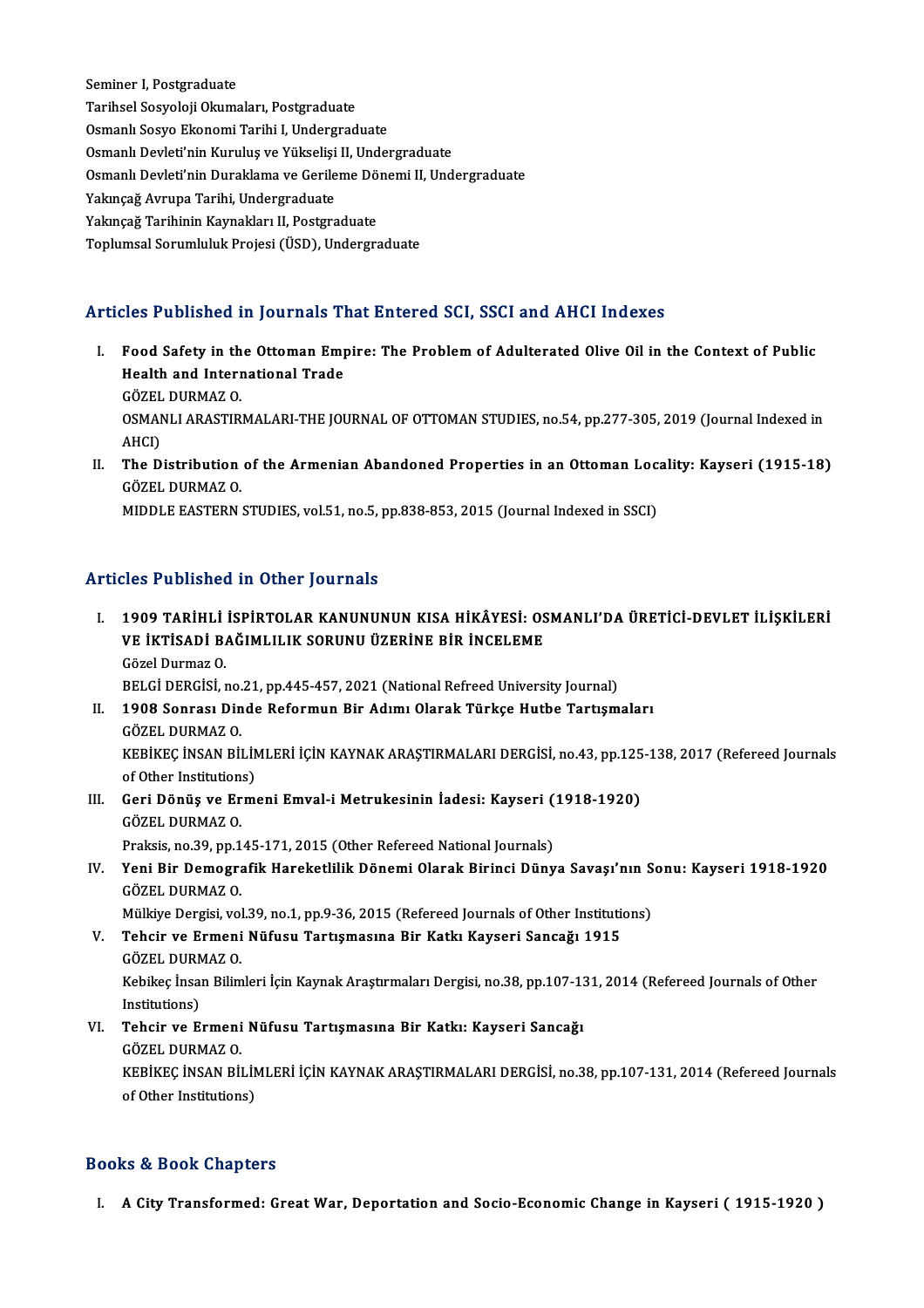GÖZEL DURMAZ O.<br>Libre Vitar, 2019 GÖZEL DURMAZ C<br>Libra Kitap, 2018<br>The Bise of the 1

### GÖZEL DURMAZ 0.<br>Libra Kitap, 2018<br>II. The Rise of the Ottoman Military Medical School as the Center of Anti-Hamidian Opposition<br>CÖZEL DURMAZ O Libra Kitap, 2018<br>The Rise of the O<br>GÖZEL DURMAZ O.<br>in: Current Debates The Rise of the Ottoman Military Medical School as the Center of Anti-Hamidian Opposition<br>GÖZEL DURMAZ 0.<br>in: Current Debates in History & Politics Volume 6, Oya Gözel Durmaz, Abidin Çevik, Günay Gönüllü, Editor, Ijopec<br>Pu

GÖZEL DURMAZ 0.<br>in: Current Debates in History & Po<br>Publication, Londra, pp.7-20, 2017<br>Tebeirde Ermeni Bir Tüsserun b in: Current Debates in History & Politics Volume 6, Oya Gözel Durma<br>Publication, Londra, pp.7-20, 2017<br>III. Tehcirde Ermeni Bir Tüccarın Hikayesi: Maruke İpranosyan<br>Gözel DUPMAZ O

## Publication, Londra<br>Tehcirde Ermeni<br>GÖZEL DURMAZ 0.<br>in: Yek Edilen Mede

Tehcirde Ermeni Bir Tüccarın Hikayesi: Maruke İpranosyan<br>GÖZEL DURMAZ 0.<br>in: Yok Edilen Medeniyet: Geç Osmanlı ve Erken Cumhuriyet Dönemlerinde Gayrimüslim Varlığı, Ararat Şekeryan,<br>Nyart Tassı, Editor, Hrant Dink Valcî Ya GÖZEL DURMAZ O.<br>in: Yok Edilen Medeniyet: Geç Osmanlı ve Erken Cumhuriyet Dönemlerinde<br>Nvart Taşçı, Editor, Hrant Dink Vakfı Yayınları, İstanbul, pp.114-125, 2017<br>THE RISE OF THE OTTOMAN MILITARY MEDICAL SCHOOL ASTHE ( in: Yok Edilen Medeniyet: Geç Osmanlı ve Erken Cumhuriyet Dönemlerinde Gayrimüslim Varlığı, Ararat Şeke<br>Nvart Taşçı, Editor, Hrant Dink Vakfı Yayınları, İstanbul, pp.114-125, 2017<br>IV. THE RISE OF THE OTTOMAN MILITARY MEDIC

### Nvart Taşçı, Editor, Hrant Dink Vakfı Yayınları, İstanbul, pp.114-125, 2017<br>THE RISE OF THE OTTOMAN MILITARY MEDICAL SCHOOL ASTHE<br>OPPOSITION<br>GÖZEL DURMAZ O. THE RISE OF THE<br>OPPOSITION<br>GÖZEL DURMAZ O.<br>in: Currort Debates

OPPOSITION<br>GÖZEL DURMAZ O.<br>in: Current Debates in History Politics, Oya Gözel Durmaz, Abidin Çevik, Günay Gönüllü, Editor, IJOPEC Publication, GÖZEL DURMAZ 0.<br>in: Current Debates in F<br>London, pp.7-20, 2017<br>The Depertation of the in: Current Debates in History Politics, Oya Gözel Durmaz, Abidin Çevik, Günay Gönüllü, Editor, IJO<br>London, pp.7-20, 2017<br>V. The Deportation of the Armenians and the Issue of Abandoned Properties in Kayseri<br>CÖZEL DUPMAZ O

London, pp.7-20, 2017<br>V. The Deportation of the Armenians and the Issue of Abandoned Properties in Kayseri<br>GÖZEL DURMAZ 0.

in: War and Collapse: World War I and the Ottoman State, Yavuz H., Ahmad F., Editor, University of Utah Press , Salt Lake City, pp.869-895, 2016

### Refereed Congress / Symposium Publications in Proceedings

efereed Congress / Symposium Publications in Proceedings<br>I. The Rise of the Ottoman Military Medical Schoolas the Center of Anti-Hamidian Opposition The Rise of the O<br>GÖZEL DURMAZ 0.<br>Eth International Co 6ÖZEL DURMAZ O.<br>6th International Congress on Current Debates in Social Sciences, İstanbul, Turkey, 14 - 16 December 2017, pp.247 GÖZEL DURMAZ 0.<br>6th International Congress on Current Debates in Social S<br>II. 0smanlı'da Kamu Sağlığının Korunması ve Tıbbiye<br>6ÖZEL DURMAZ 0. 6th International Comanlı'da Kamu<br>GÖZEL DURMAZ O.<br>15 Hural Sesval Bi 15.UlusalSosyalBilimlerKongresi,Ankara,Turkey,29November -01December 2017,pp.120 GÖZEL DURMAZ O.<br>15. Ulusal Sosyal Bilimler Kongresi, Ankara, Turkey, 29 November .<br>III. Tehcirde ErmeniBir Tüccarın Hikâyesi:Maruke İpranosyan<br>GÖZEL DURMAZ O. 15. Ulusal Sosyal Bi<br>Tehcirde Ermenil<br>GÖZEL DURMAZ O.<br>Vek Edilen Medeni: Tehcirde ErmeniBir Tüccarın Hikâyesi:Maruke İpranosyan<br>GÖZEL DURMAZ 0.<br>Yok Edilen Medeniyet: Geç Osmanlı ve Erken Cumhuriyet Dönemlerinde Gayrimüslim Varlığı, İstanbul, Turkey, 20 -6ÖZEL DURMAZ 0.<br>Yok Edilen Medeniyet: Geç Osmaı<br>21 November 2015, pp.114-125<br>The Otteman Medical School. Yok Edilen Medeniyet: Geç Osmanlı ve Erken Cumhuriyet Dönemleri<br>21 November 2015, pp.114-125<br>IV. The Ottoman Medical School as a Source of Revolutionaries 21 November 2015, pp.114-125<br>IV. The Ottoman Medical School as a Source of Revolutionaries<br>GÖZEL DURMAZ O. The Ottoman Medical School as a Source of Revolutionaries<br>GÖZEL DURMAZ 0.<br>14th International Congress of Ottoman Social and Economic History, Sofya, Bulgaria, 24 - 28 July 2017, pp.108<br>The Bole of Demographic Transformatio GÖZEL DURMAZ O.<br>14th International Congress of Ottoman Social and Economic History, Sofya, Bulgaria, 24 - 28 July 2<br>1990 - V. The Role of Demographic Transformation in the Socio Economic Foundation of Turkey<br>1997 - CÖZEL D 14th International<br>The Role of Demo<br>GÖZEL DURMAZ 0.<br>2rd ISA Forum of S V. The Role of Demographic Transformation in the Socio Economic Foundation of Turkey<br>GÖZEL DURMAZ O.<br>3rd ISA Forum of Sociology, Viyana, Austria, 10 - 14 July 2016, pp.267 GÖZEL DURMAZ O.<br>3rd ISA Forum of Sociology, Viyana, Austria, 10 - 14 July 2016, pp.267<br>VI. Birinci Dünya Savaşı nın Sosyal Tarihini Yerelden Yazmak İşgücü Açığı ve Üretim Üzerinden Yaşanan<br>Müsadele 3rd ISA Foi<br><mark>Birinci Dü</mark><br>Mücadele<br>CÖZEL DUE Birinci Dünya Sav<br>Mücadele<br>GÖZEL DURMAZ O.<br>14 Husal Sasval Bi Mücadele<br>GÖZEL DURMAZ O.<br>14. Ulusal Sosyal Bilimler Kongresi, Ankara, Turkey, 23 - 25 November 2015 GÖZEL DURMAZ O.<br>14. Ulusal Sosyal Bilimler Kongresi, Ankara, Turkey, 23 - 25 November 2015<br>VII. The Armenian Converts during World War One the Case of Kayseri<br>CÖZEL DUPMAZ O 14. Ulusal Sosyal Bi<br>The Armenian Co<br>GÖZEL DURMAZ O.<br>World Wor One and The Armenian Converts during World War One the Case of Kayseri<br>GÖZEL DURMAZ 0.<br>World War One and the End of the Ottoman Social Formation, İstanbul, Turkey, 16 - 17 May 2015<br>Kayseri Sansağı nda Ermani Emyal i Metruksejnin İ GÖZEL DURMAZ O.<br>World War One and the End of the Ottoman Social Formation, İstanbul, Turke<br>VIII. Kayseri Sancağı nda Ermeni Emval i Metrukesinin İadesi 1918 1920<br>CÖZEL DURMAZ O. Kayseri Sancağı nda Ermeni Emval i Metrukesinin İadesi 1918 1920<br>GÖZEL DURMAZ O. Kayseri Sancağı nda Ermeni Emval i Metrukesinin İadesi 1918<br>GÖZEL DURMAZ O.<br>Tarih Vakfı Perşembe Konuşmaları, İstanbul, Turkey, 19 March 2015<br>Biringi Dünya Savası nda Bir Osmanlı Testası Kavasıi de Erm IX. Birinci Dünya Savaşı nda Bir Osmanlı Taşrası Kayseri de Ermeni Tehciri ve İhtida Tarih Vakfı Perşem<br><mark>Birinci Dünya Sa</mark><br>GÖZEL DURMAZ 0.